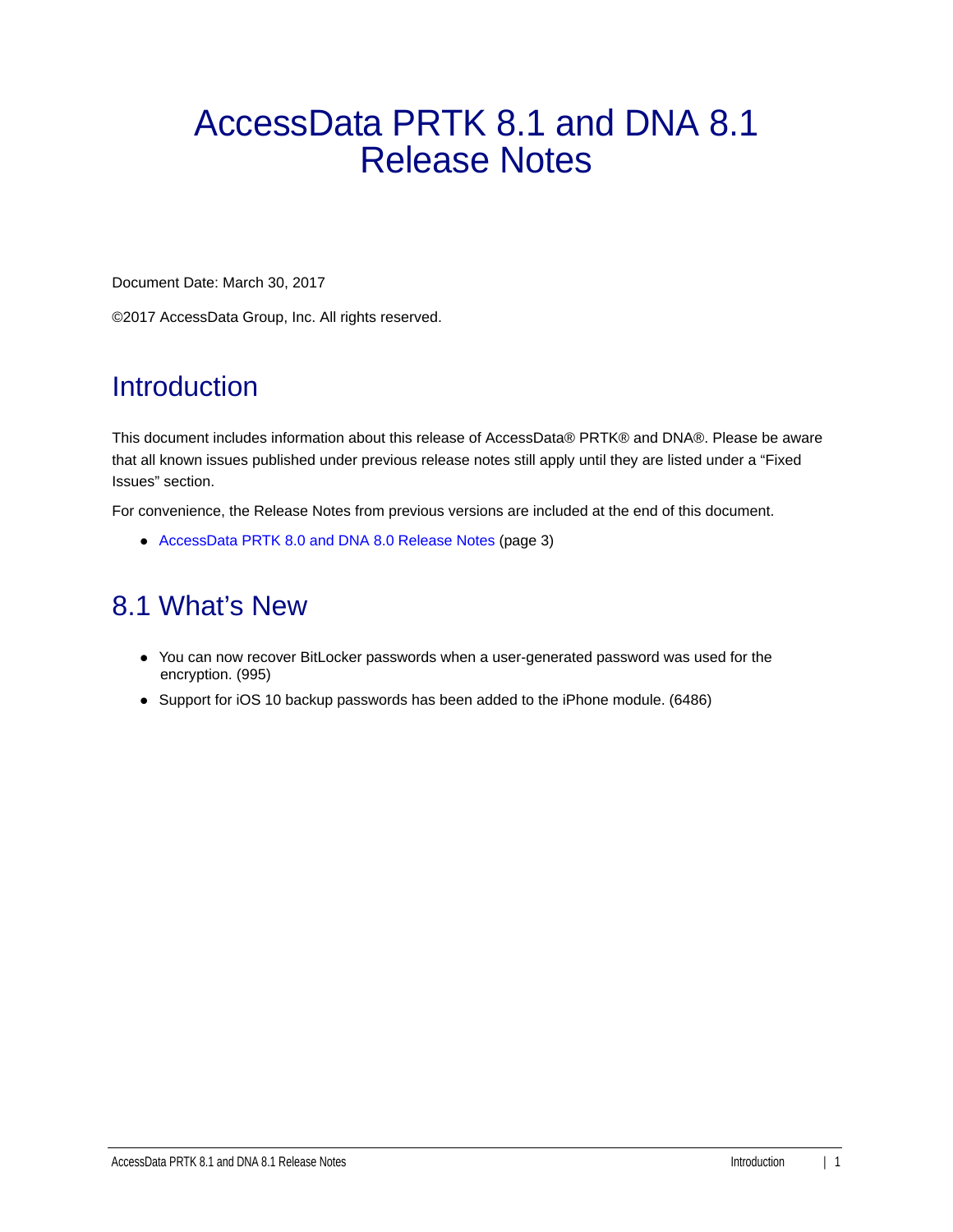### 8.1 Fixed Issues

The following items are resolved issues in this release:

- When the *Stop* button on a Worker GUI for a GPU worker is clicked, you can click *start* to re-start the worker. (6895)
- The worker GUI can now connect with a worker running Windows 10. (6897)

### 8.1 Known Issues

The following items are the known issues in this release:

If a user updates a dictionary on the supervisor after previously using it, it can cause the job to fail. When it tries to process a job using the new dictionary, the password is not found and the rule tab reveals that there are red (failed) processing rules. (37524)

Workaround: Restart DNA or the Worker.

### Important Information

The following is important information for you to be aware of:

All Workers need to be updated to the latest version of the shipping build of DNA as there have been changes which will not allow an older Worker to process jobs. Following the upgrade of DNA, Workers can be installed manually or the Worker update can be accomplished through a Group Policy.

For more information, see the topic "Setting up a Group Policy" in the PRTK/DNA User's Guide.

If upgrading from a previous version of DNA or PRTK, please consider the following.

If you have custom settings (dictionaries, rules, profiles) that you would like to retain, you must grant the current desktop user full permissions on the following directory.

For Window 7, Windows Vista, Windows Server 2008:

C:\ProgramData\AccessData\PR

For Windows XP:

C:\Documents and Settings\All Users\Application Data\AccessData\PR

- The Worker GUI interface on the worker machine will not initially connect to a GPU worker under Windows 10. It will require the user to stop and start the worker with the GUI interface to display the worker information.
- GPU Hardware Supported You can use an nVidia-based GPU that supports CUDA to assist in the acceleration of password recovery in DNA and PRTK. You must use devices with CUDA compute capability 2.0 and higher and you must have the latest graphics driver installed.

### Comments?

We value all feedback from our customers. Please contact us at *support@accessdata.com*, or send documentation issues to *documentation@accessdata.com*.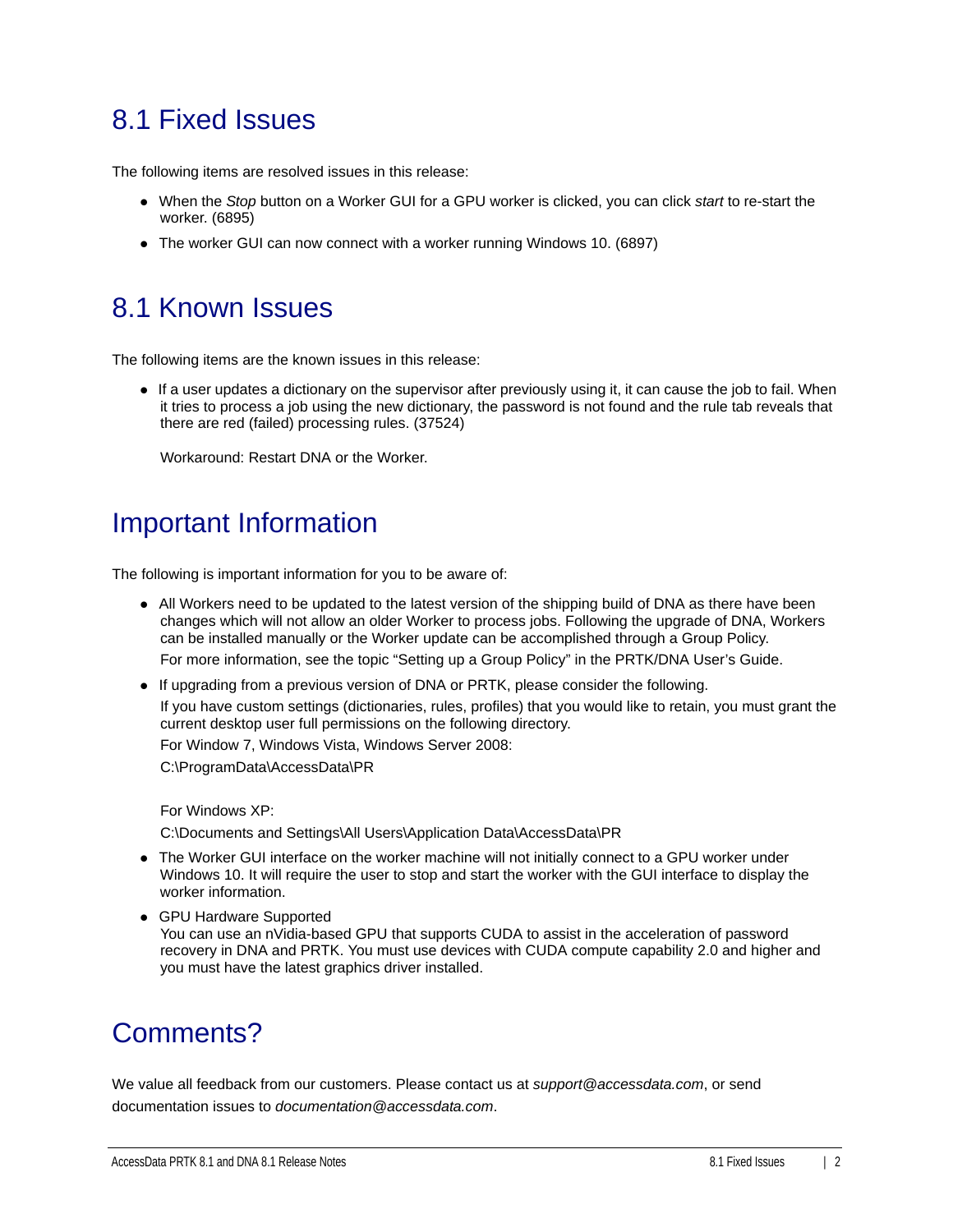# <span id="page-2-0"></span>AccessData PRTK 8.0 and DNA 8.0 Release Notes

Document Date: Sept 19, 2016

©2016 AccessData Group, Inc. All rights reserved.

### **Introduction**

This document includes information about this release of AccessData® PRTK® and DNA®. Please be aware that all known issues published under previous release notes still apply until they are listed under a "Fixed Issues" section.

For convenience, the Release Notes from previous versions are included at the end of this document.

- AccessData PRTK 7.9 and DNA 7.9 Release Notes (page 4)
- AccessData PRTK 7.8 and DNA 7.8 Release Notes (page 6)
- AccessData PRTK 7.7 and DNA 7.7 Release Notes (page 8)
- AccessData PRTK 7.6 and DNA 7.6 Release Notes (page 10)

### 8.0 What's New

- Support for VeraCrypt has been added to the TrueCrypt module.
- PRTK/DNA now supports json files from Firefox versions 33 and later.
- The minimum requirements for running on Windows is now Windows Vista 64-bit.
- The minimum requirements for a DNA worker on Linux is now Fedora 23 or 24.
- Running PRTK, DNA, and DNA workers on 32-bit systems and PlayStation 3 is no longer supported.
- The *Disconnect* button has been removed from the *File* menu.
- The S*top workers on mouse or keyboard input* option has been removed from the Worker *Preferences* dialog.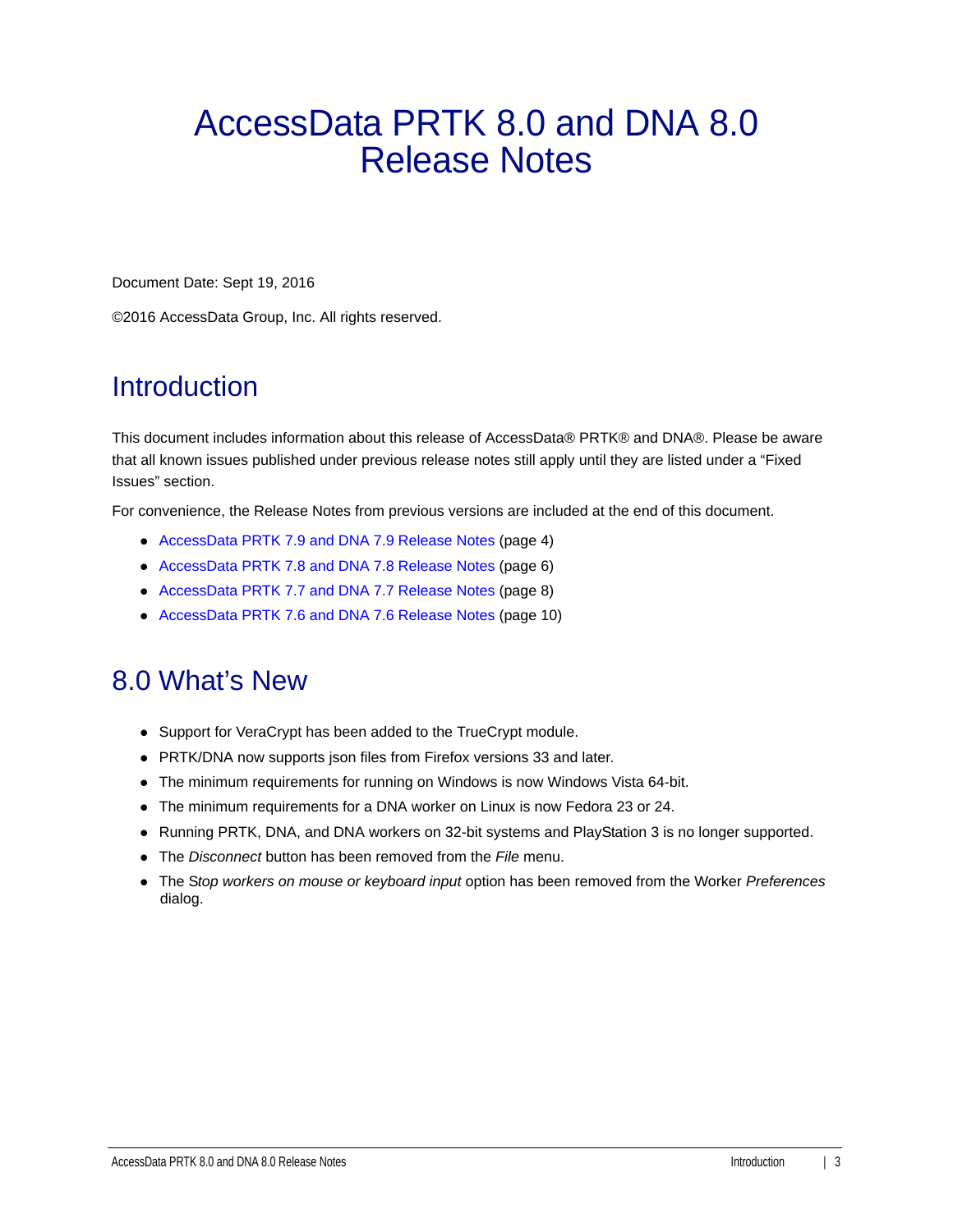### 8.0 Fixed Issues

The following items are resolved issues in this release:

- When dropping a file that has sheet, workbook, or write protect attributes set from Office 2016, the passwords are now found. (39396)
- The drop folder works properly in DNA if GUI is connected to a remote supervisor. (35151)
- If a file is put into the DropFolder, and an error decrypting the file occurs, the file is removed from the DropFolder and an error is recorded in the PRTK.log file. (40687)
- You can no longer configure the software to use the DropFolder and also decrypt the file and *Save in the same directory as the encrypted file*. This combination was causing errors in the DropFolder. (40685)
- The properties of a SAM job properly display the user name. (36023)
- An expired CodeMeter dongle will allow you to use DNA in Demo mode which lets you process ZIP, PGP, and PGPDisk files. (35521)
- If the supervisor service is restarted while the Supervisor GUI is running, the GUI is able to re-establish the connection. (34695)
- Reconnecting GUI to the Supervisor with IP address on a local machine (rather than using localhost or 127.0.0.1) will now allow you to add jobs. (35424)
- A proper error occurs when adding a job from a remote connected version of DNA. (34584)
- If you enter an incorrect supervisor IP when changing the connection, the connection with the original supervisor is maintained properly. (36565)
- Fixed an error that occurred when adding some Excel .xls files from Microsoft Office XP. (33972)
- Fixed an issue when scrolling in the Dictionary Browser, the utility could hang. (34777)
- Fixed an issue when processing multiple files at the same time, some passwords were missed. (22844)

#### 8.0 Known Issues

The following items are the known issues in this release:

If a user updates a dictionary on the supervisor after previously using it, it can cause the job to fail. When it tries to process a job using the new dictionary, the password is not found and the rule tab reveals that there are red (failed) processing rules. (37524)

Workaround: Restart DNA or the Worker.

### Important Information

The following is important information for you to be aware of:

All Workers need to be updated to the latest version of the shipping build of DNA as there have been changes which will not allow an older Worker to process jobs. Following the upgrade of DNA, Workers can be installed manually or the Worker update can be accomplished through a Group Policy.

For more information, see the topic "Setting up a Group Policy" in the PRTK/DNA User's Guide.